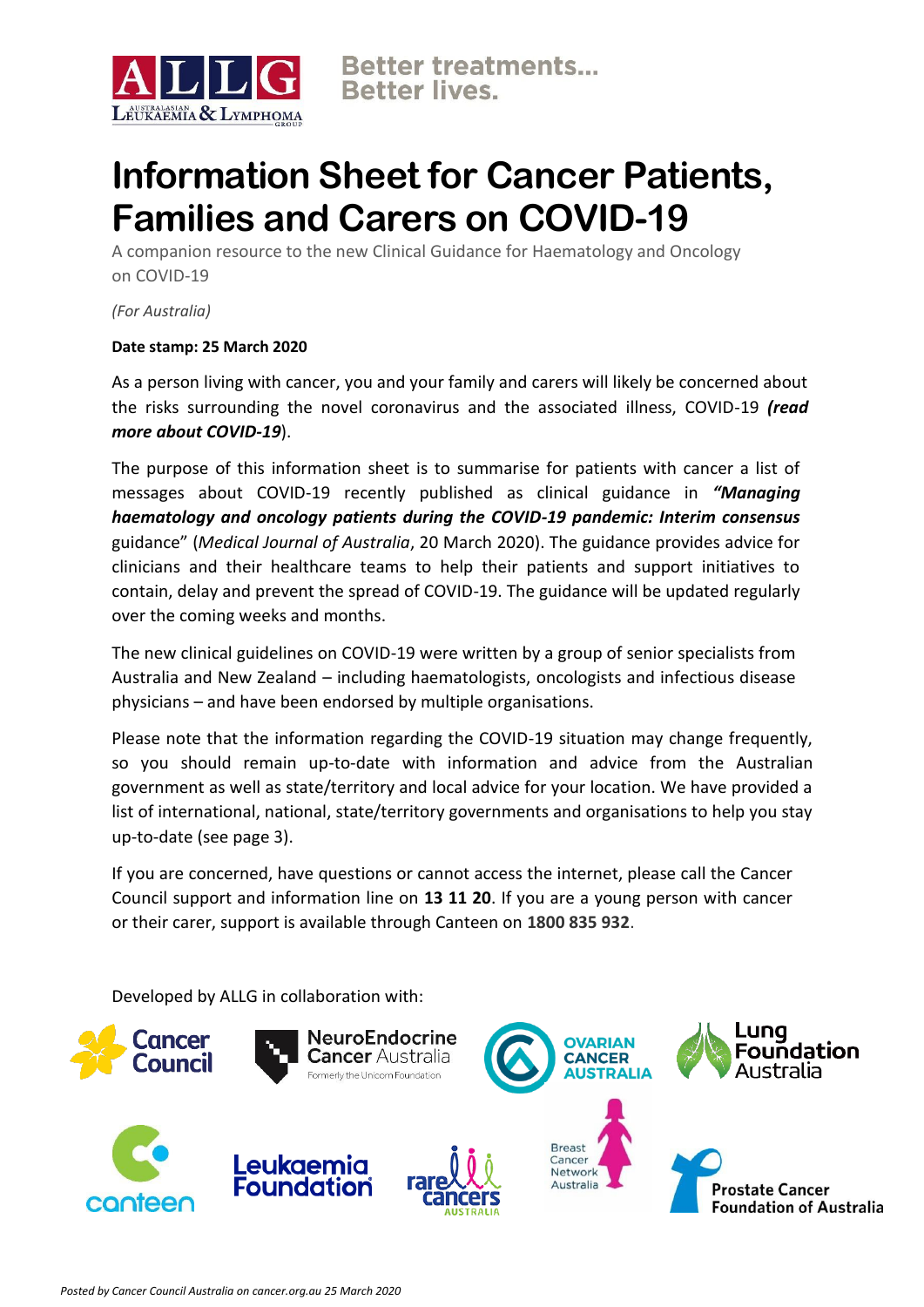

# **Key messages regarding COVID-19 for patients with cancer**

Based on Weinkove, et al. *Medical Journal of Australia*, 20 March 2020.

**Please note that your doctor or cancer centre/clinic may provide you with information about COVID-19, which is more specific to your cancer or treatment, or which is specific for your cancer centre/clinic – this information should take priority over the general advice here**.

- Any person is at possible risk of infection with the novel coronavirus. As a person living with cancer, you may be at higher risk of infection with COVID-19. This could be due to the cancer itself and/or the treatment that you are receiving.
- Preventing the spread of infection should be a high priority for you and anyone in close contact with you, including carers, family and friends. You and those in close contact with you should review, monitor, and closely adhere to recommendations from the Department of Health (Australia) or Ministry of Health (New Zealand) regarding hand hygiene, social distancing and other measures to avoid COVID-19.
- If you are a smoker, you should stop smoking.
- No vaccine for COVID-19 is available, but your doctor may recommend that you receive a vaccination against influenza (and against other infections). Depending on your situation, your doctor may recommend additional measures to help reduce your risk of other infections.
- COVID-19 can cause fevers, a dry cough, and difficulty breathing. However, these symptoms can be caused by other conditions, including other infections, and can be side effects of some cancer treatments. If you are being assessed for possible COVID-19 disease, let the doctor or nurse know about your cancer diagnosis and its treatment.
- If you have symptoms that resemble those of COVID-19, or if you have had recent contact with a person with COVID-19, please do not arrive unannounced at your cancer centre or clinic, as you could put other patients at risk. In this situation, you should first contact your doctor (or cancer centre/clinic) for directions or follow national or regional advice for people with suspected COVID-19.
- If you are seeing or speaking with a doctor or nurse (in person or via phone/internet) who is not familiar with your medical history, you should tell them about your cancer diagnosis and any current or recent treatments. It may be helpful for you to carry a copy of a recent letter from your clinic that describes your diagnosis and treatments.
- If you experience difficulty obtaining medicines due to increased demand or supply issues, contact your doctor or cancer centre/clinic; they may be able to suggest alternatives.
- Before considering domestic or overseas travel, check governmental advice, speak with your clinician, and ensure you have enough medication for your journey and any required periods. Check the restrictions of any travel or medical insurance policies carefully.
- If you are feeling concerned or distressed, please seek assistance from one or more of the resources provided (see list below).
- You can find a list of online resources related to COVID-19 on the next page. Additionally, your cancer centre/clinic may direct you to patient information resources tailored to a particular type of cancer.

### **References**

*Weinkove R, McQuilten Z, Blyth E, Cheng AC, Conyers R, Crane M, Haeusler G, Jackson C, Lane S, Mollee P, Mulligan S, Ritchie D, Ruka M,*  Solomon B, Szer J, Thursky K, Wood K, Worth L, Yong M, Slavin M, The B. Managing haematology and oncology patients during the COVID-*19 pandemic: Interim consensus guidance. Medical Journal of Australia: 20 March 2020; accessed on 23 March 2020*

### **Organisational Endorsements of Interim Guidance**

- Australasian Leukaemia & Lymphoma Group (ALLG) [www.allg.org.au](http://www.allg.org.au/)
- Australasian Lung Cancer Trials Grou[p https://altg.com.au/](https://altg.com.au/)
- Australian and New Zealand Children's Haematology/Oncology Group <https://anzchog.org/>
- Australia and New Zealand Society of Palliative Medicin[e http://www.anzspm.org.au/c/anzspm](http://www.anzspm.org.au/c/anzspm)
- Bone Marrow Transplantation Society of Australia and New Zealan[d https://www.bmtsanz.org.au/](https://www.bmtsanz.org.au/)
- Cancer Society of New Zealan[d www.cancernz.org.nz](http://www.cancernz.org.nz/)
- Clinical Oncology Society of Australia <https://www.cosa.org.au/>
- Haematology Society of Australia and New Zealan[d www.hsanz.org.au](http://www.hsanz.org.au/)
- National Centre for Infections in Cance[r https://cancerandinfections.org/](https://cancerandinfections.org/)
- New Zealand Cancer Control Agency <https://www.health.govt.nz/our-work/diseases-and-conditions/national-cancer-programme/cancer-control-agency> • New Zealand Society for Oncolog[y http://www.nzsoncology.org.nz/](http://www.nzsoncology.org.nz/)
- Palliative Care Australia https://palliativecare.org.au/